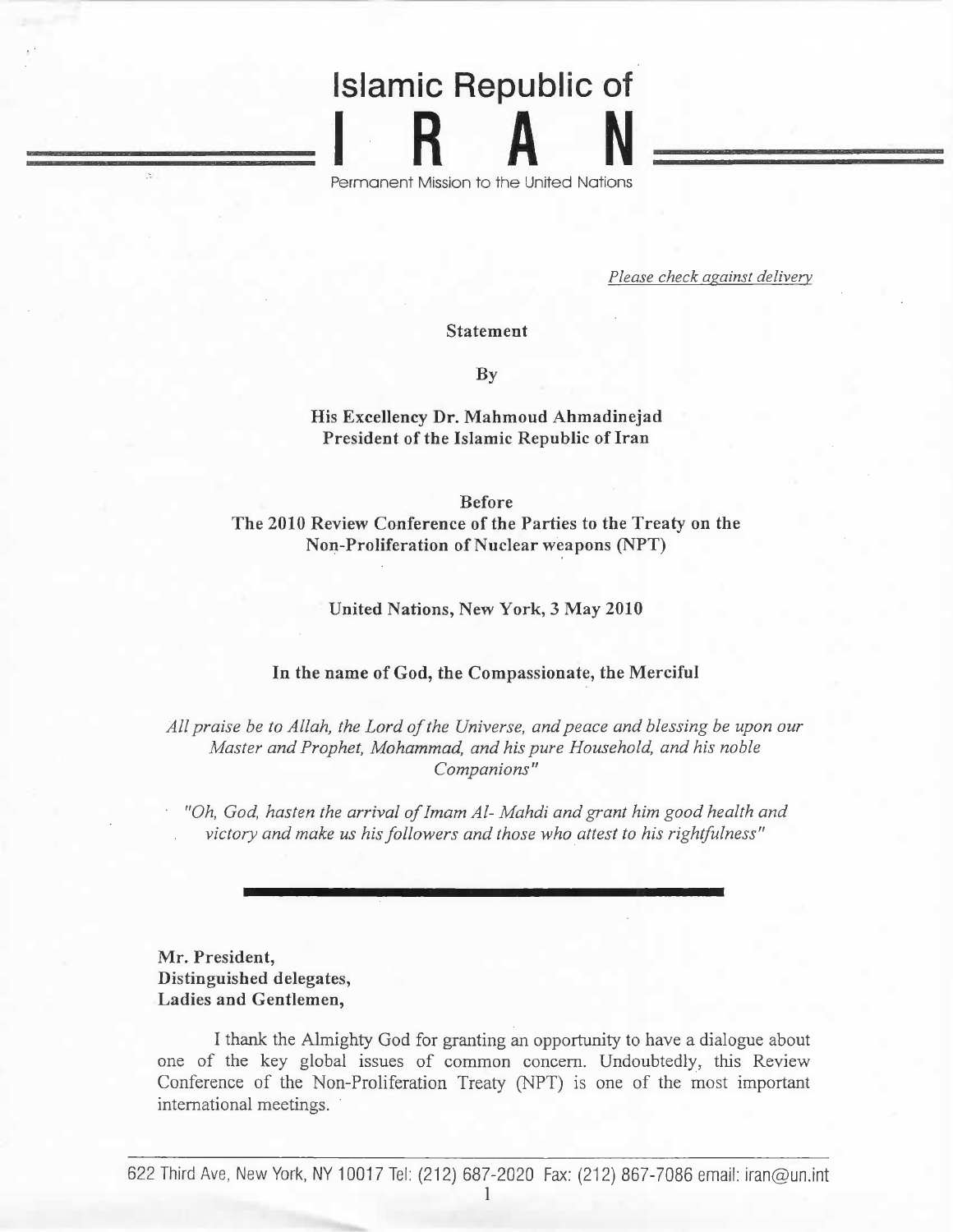I also would like to congratulate you Mr. President for your election to preside over this important meeting.

## **Dear friends,**

The Pursuit of sustainable security is an inherent and instinctive part of human being and a historical quest. No country can afford to ignore its security. The Divine prophets and the righteous also sought to offer guidelines, in the light of their faith in God and Divine teachings, to assure a safe and serene life in both worlds. To them, the ideal society is a society of global scale based on the monotheism and justice and replete with security, affection and brotherliness, and which is led by the noblest servant of God along with the Jesus Christ (P.B.U.H) and other righteous people.

In the absence of sustainable security, it would be impossible to take comprehensive plan for development and welfare.

Today, although a major part of the nations' resources are being allocated to providing national security, there is hardly any sign of an improvement in the circumstances as far as the perceived threats are concerned.

Regrettably, due to distancing of some States from the teachings of the Divine Prophets, the shadow of the threat of nuclear bombs is cast over the whole world, and no one feels secured. Some States define in their strategies the nuclear bomb as an element of stability and security, and this is one of their big mistakes.

The production and possession of a nuclear bomb, under whatever pretext be done, is a very dangerous act which first and foremost makes the country of production and stockpiling exposed. You may recall that how perilous was the unintentional transfer of a nuclear-tipped missile with a bomber from a military base to another one in the United States and which became a matter of concern for the American people. Secondly, the sole function of the nuclear weapons is to annihilate all living beings and destroy the environment, and its radiations would affect the coming generations and its negative impacts would continue for centuries.

The nuclear bomb is a fire against humanity rather than a weapon for defense.

The possession of nuclear bombs is not a source of pride; it is rather disgusting and shameful. And even more shameful is the threat to use or to use such weapons, which is not even comparable to any crime committed throughout the history.

Those who committed the first atomic bombardment are considered to be among the most hated in history.

For over sixty years, the United Nations, in particular the Security Council has been unable to establish sustainable security and create the sense of security in international relations, and the current international circumstances seem to be far more challenging than those of the past decades.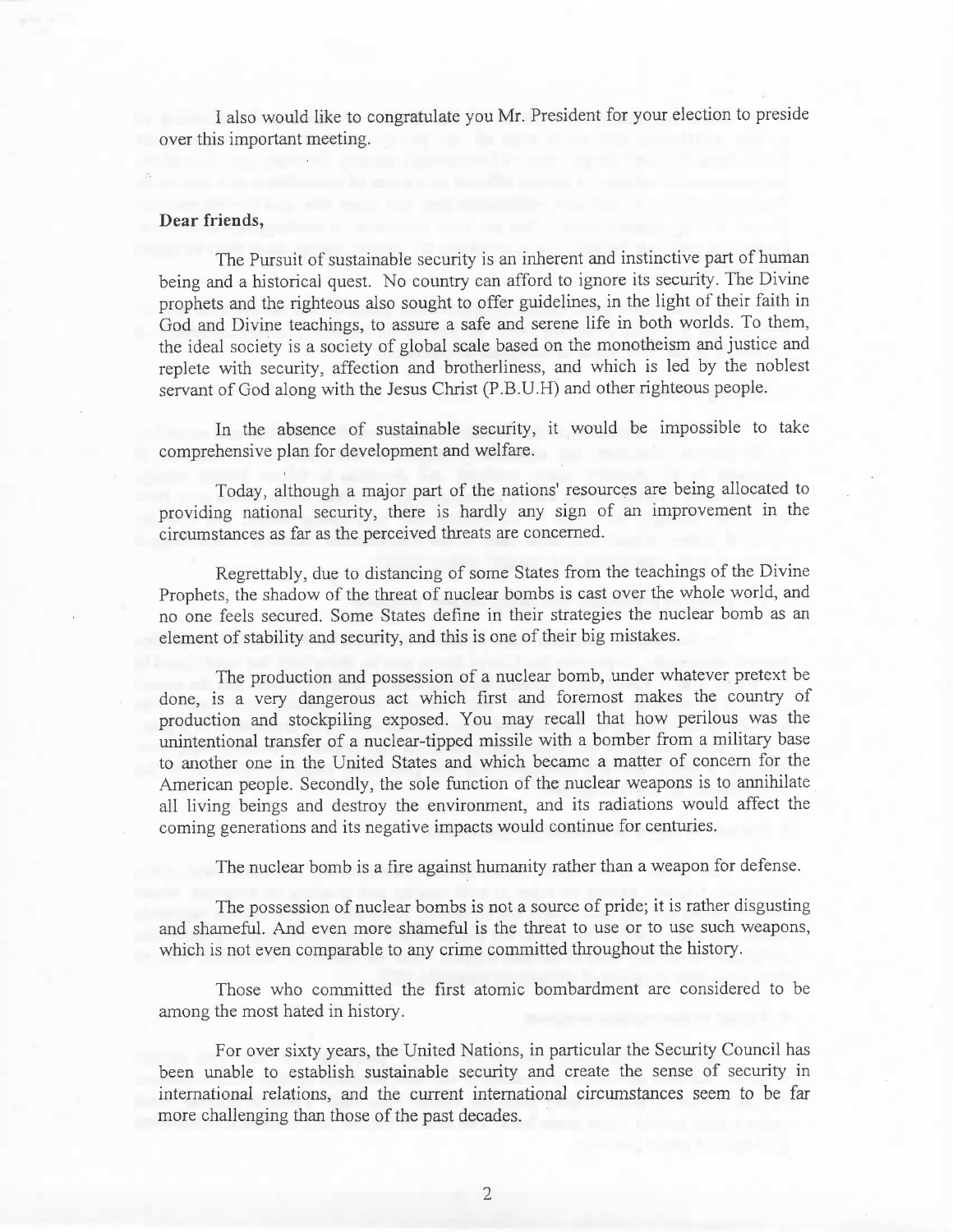Wars, aggressions and above all the shadow of threat and stockpiling of nuclear armaments, and worse than all, the policies applied by few expansionist States, have obscured the prospect of international security for every one. Nowadays, the communities' mindset is largely affected by a sense of intimidation and insecurity. Nuclear disarmament and non-proliferation have not come true, and the International Atomic Energy Agency (IAEA) has not been successful in discharging its mandate. During the past four decades, some, including the Zionist regime, have been equipped with nuclear arms.

So, what really is the cause? To answer this question, one should look into the policies and practices of certain States as well as the inefficacy of and imbalance in the pillars of the NPT, some of which are as following:

#### **1- Seeking dominance**

From the perspective of the Divine Prophets and the righteous and according to all humane concepts, the supremacy, happiness and maturity of mankind is measured by his morality, piety, modesty and devotion to fellow human beings. Unfortunately, relying on the theory of struggle for survival, some States seek their superiority through the power of threatening and suppressing others, and sow the seeds of hatred, enmity and arms race in the international relations. Their biggest mistake is their assumption that "might" makes "right".

## **2- The policy of producing and using nuclear weapons**

The first atomic weapons were produced and used by the United States. This seemed, apparently, to provide the United States and its allies with the upper hand in the World War II. However, it became the main source of development and the spread of nuclear weapons by the others and brought about nuclear arms race. The production, stockpiling, and qualitative improvement of nuclear armaments in a given country have served as the best justification for the others to develop their own arsenals, a trend that has sustained over the past forty years in violation of the commitments set forth in the NPT.

#### **3- Nuclear Weapon as a means for deterrence**

This policy is the main cause of the escalation of the arms race, since deterrence requires having an edge in both quality and quantity of weapons, which itself fuels the nuclear race. There are reportedly more than 20,000 nuclear warheads worldwide half of which belongs to the United States. The other competing party also continues the development of nuclear weapon under the pretext of deterrence. Both of them constitute violation of obligations under the NPT.

## **4- Threat to use nuclear weapons**

Regrettably, the government of the United States has not only used nuclear weapons, but also continues to threaten to use such weapons against other countries, including Iran. Another country from the Europe also made a similar nuclear threat under a false pretext a few years back. The Zionist regime, too, consistently threatens the Middle Eastern countries.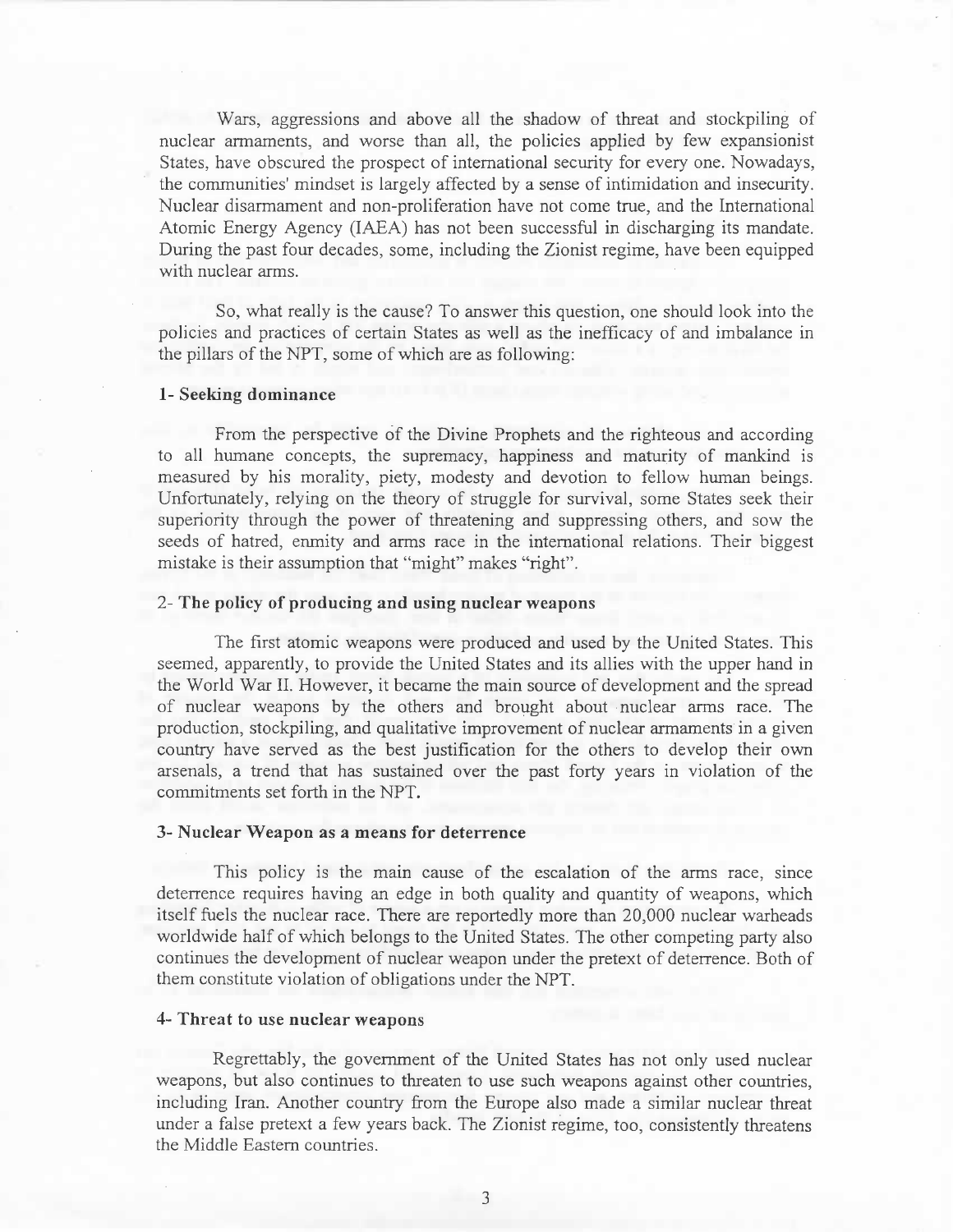# **5- The instrumental exploitation of the Security Council and International Atomic Energy Agency**

Enjoying especial privileges in the highest global security decision-making bodies and in the IAEA, certain nuclear weapon States widely exploit these platforms against the non-nuclear weapon States, contrary to the spirit of the NPT. This unjust practice, repeated over and over, has turned into a pattern.

So far, none of the non-nuclear weapon States has ever been able to exercise their inalienable and legal rights for peaceful use of nuclear energy without facing pressures and threats. While despite clear provisions of article VI of the Treaty and the Statute of the IAEA, no single report has been issued by the IAEA inspectors on the nuclear weapons facilities of the United States and its allies, nor is there any plan for their disarmament, resolutions have been adopted against non-nuclear weapon States under the pressure of the same States and under false pretext and with the clear intention of denying them their recognized legal rights.

#### **6- Using double standards**

While the Zionist regime which has stockpiled hundreds of nuclear warheads, has waged many wars in the region and continues to threaten the people and nations of the region with terror and invasion, enjoys the unconditional support of the United States government and its allies and receives, as well, the necessary assistance to develop its nuclear weapon program. The same States impose various kinds of pressures on the members of the IAEA on the false pretext of probable diversions in their peaceful nuclear activities without providing even a single credible proof to substantiate their allegation.

#### **7- Equating nuclear weapon with nuclear energy**

Nuclear energy is among the cleanest and cheapest sources of energy. Severe climate change and environmental pollution caused by fossil fuel has intensified the need to expand the use of nuclear energy. Almost 7 million barrels of oil are needed for the continual generation of 1000 megawatt of electricity in a year which by today's crude oil price costs over 500 million dollars, while the cost of generating the same capacity with nuclear energy is around 60 million dollars. Generally, the investment needed to construct and utilize a nuclear power plant is far less than half of the cost of a power plant operating with fossil fuels during its lifespan. The nuclear technology can be effectively and widely applied in the production of medical isotopes for diagnosis and treatment of life-threatening diseases as well as in industry, agriculture and in other fields.

One of the gravest injustices committed by the nuclear weapon States is equating nuclear arms with nuclear energy. As a matter of fact, they want to monopolize both the nuclear weapons and the peaceful nuclear energy, and by doing so to impose their will on the international community. The aforementioned issues are all against the spirit of the NPT and in flagrant violation of its provisions.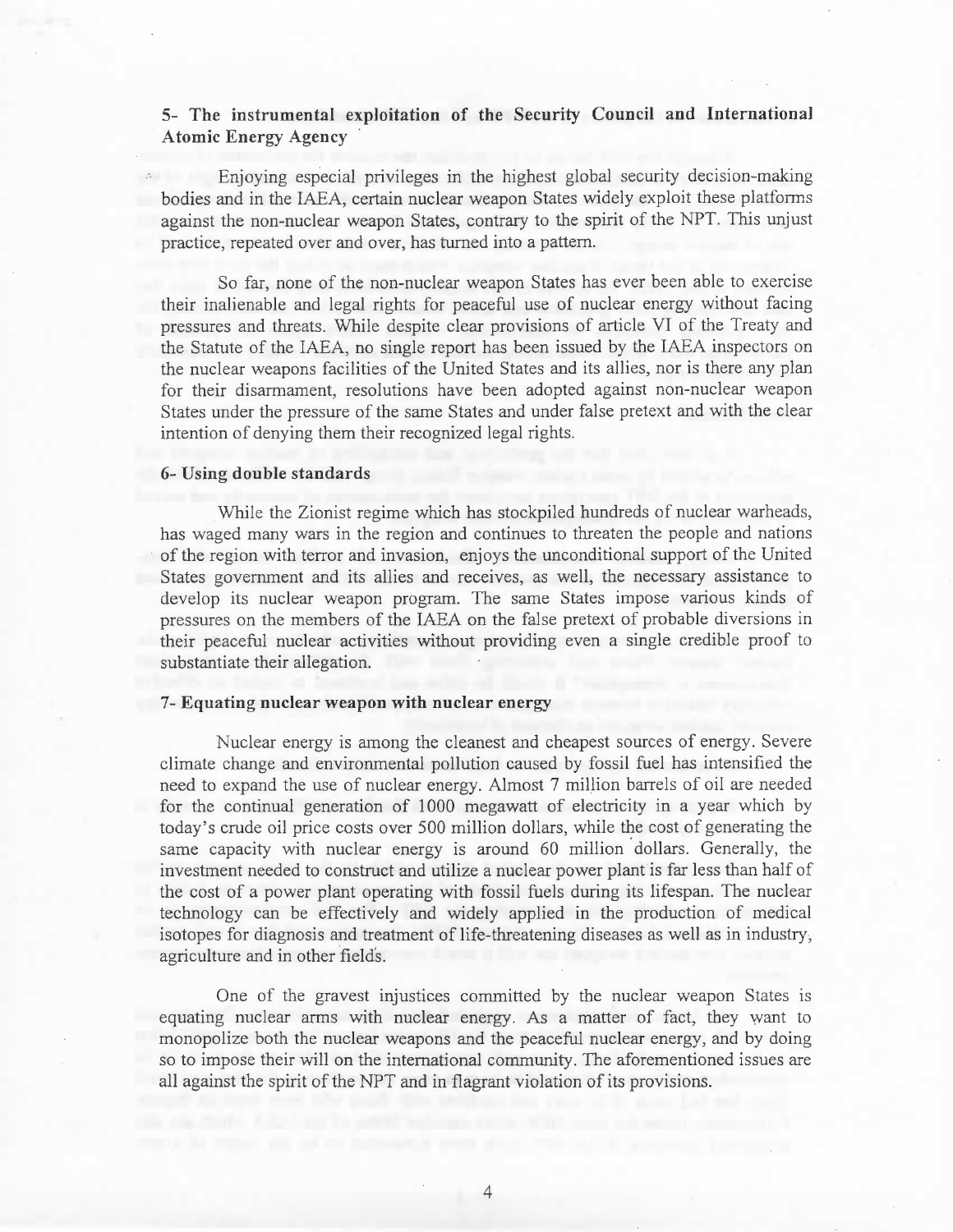### **8- Imbalance in the pillars of the NPT and the IAEA mandates**

Although the NPT has as its key mandate the mission for prevention of nuclear arms race, nuclear disarmament, non-proliferation as well as inalienable right of the member States to use peaceful nuclear energy, however, the most difficult conditions have been put in the mechanisms and regulations for the countries seeking peaceful use of nuclear energy. On the contrary, no effective mechanism has been devised to address the actual threat of nuclear weapons, which must be in fact the most important mission of the IAEA. All efforts in this respect have been only limited to talks that lack any binding force guarantee and effectiveness. The IAEA has been putting the most possible pressures on non-nuclear weapon States under the pretext of proliferation risks, whilst those having nuclear bombs continue to enjoy full immunity and exclusive rights.

#### **Dear friends,**

It is now clear that the production and stockpiling of nuclear weapons and policies practiced by some nuclear weapon States, along with the weakness of and the imbalance in the NPT provisions have been the main causes of insecurity and served as an incentive for the development of such weapons.

Today, nuclear disarmament, elimination of nuclear threat and nonproliferation are regarded as the greatest service to establishing sustainable peace and security and amity.

The question is, however, whether granting extraordinary authority in the IAEA to the nuclear weapon States and entrusting them with the critical issue of nuclear disarmament is appropriate? It would be nai've and irrational to expect an effective voluntary initiative towards disarmament and non-proliferation, simply because they consider nuclear weapons an element of superiority.

## As an Iranian saying reads: *"A knife never cuts its own handle "*

Expecting the major arms dealers to work for the establishment of security is an illogical expectation.

The government of the United States which is the main suspect in the production, stockpiling and use and threat of the use of nuclear weapons, insists to assume the leadership role in reviewing the NPT. The U.S. administration, in its recently released Nuclear Posture Review (NPR), has announced that it will neither produce new nuclear weapons nor will it attack non-nuclear weapon States by nuclear weapons.

The United States has never respected any of its commitments. One may ask how much could nations possibly trust the US to implement its commitments? What are the guarantees for living up to such commitments? And what are the tools for its independent verification? It should be born in mind that in the past decades the United States has had most of its wars and conflicts with those who were once its friends. Furthermore, under the same NPR, some member States of the IAEA which are also committed members of the NPT have been threatened to be the target of a pre-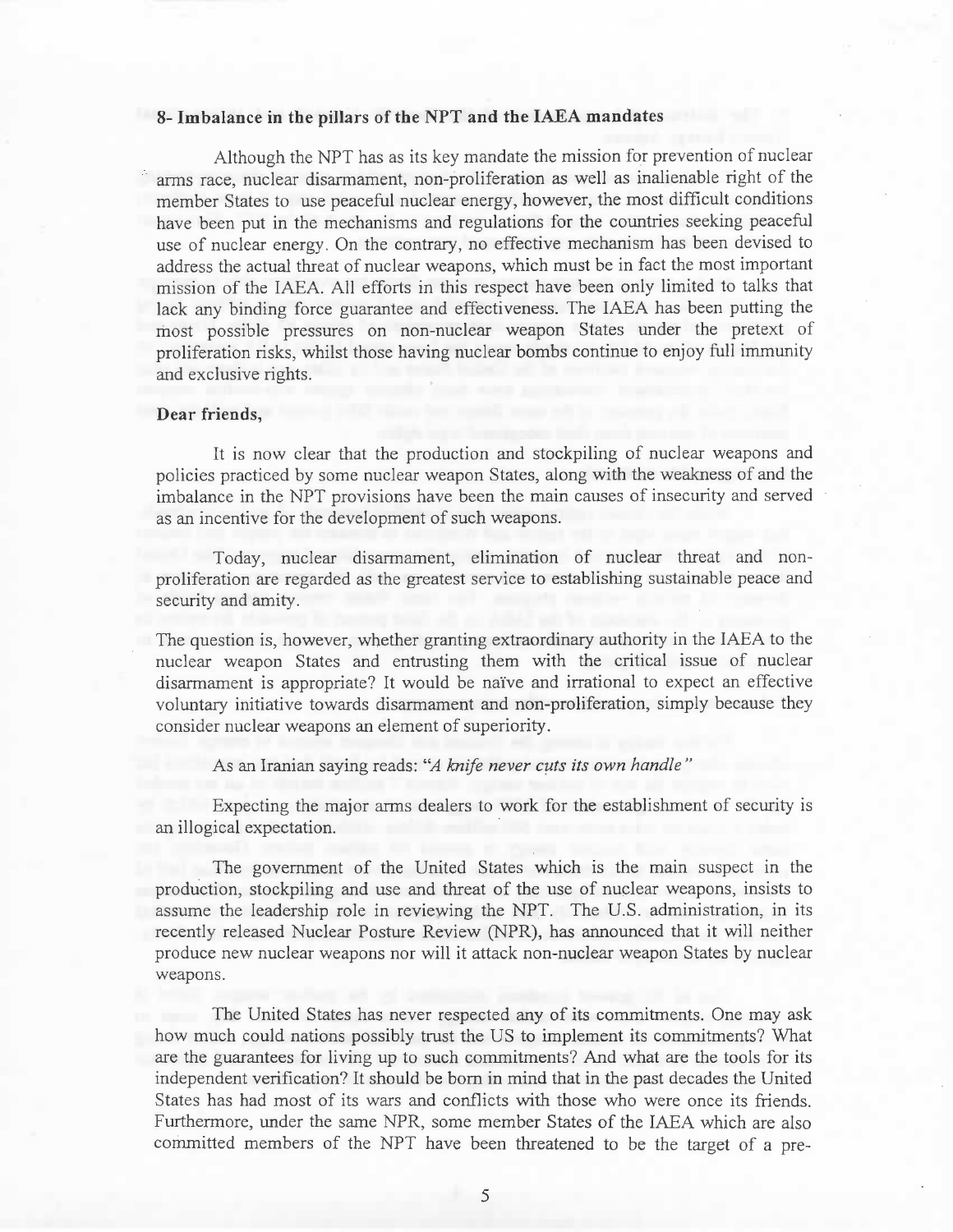emptive nuclear strike. The United States government has always tried to divert the public opinion's attention from its noncompliance and unlawful actions by bringing into focus some misleading issues. They have recently raised the issue of nuclear terrorism as part of their efforts to maintain and upgrade their nuclear arsenals on one hand, and divert world public opinion from the issue of disarmament and direct them toward phony matters, on the other, while arming the terrorists with nuclear weapons are only conceivable by those States which posses such weapons and have used them and also have a long record of supporting terrorists.

In its NPR, the U.S. has kept silent regarding nuclear strike against certain nuclear weapon States in order to concentrate the propaganda pressure on certain independent nations.

This is while certain major terrorist networks are supported by the U.S. intelligence agencies and the Zionist regime. Credible evidence is available in this connection that will be publicized, if needed, during the forthcoming conference on global fight against terrorism in Tehran.

In the NPR, it is noted that the U.S. will not develop new nuclear weapons, but they will continue to improve them qualitatively. The qualitative improvement of nuclear weapons is tantamount to increase in lethality and destructive power of such weapons, which itself signifies the vertical proliferation. In addition, these policies are not verifiable, because there is no supervision by any independent authoritative body on nuclear programs of the United States and its allies.

Comparing the Washington Nuclear Security Summit with the Tehran Nuclear Disarmament and Non-proliferation Conference, the efforts of the host of the former were aimed at preserving the monopoly over the nuclear weapons and superiority on other countries, while in the latter Conference all participants were seeking a world free from nuclear weapons. The motto of the Tehran Conference was, "Nuclear Energy for all, Nuclear Weapons for no one".

#### **Mr. President,**

#### **Distinguished delegates,**

To realize the humane aspiration for nuclear disarmament and nonproliferation as well as the peaceful use of nuclear energy, I would like to offer the following proposals:

1- Review and accomplishment of the NPT:

The NPT should be evolved to Nuclear Disarmament and Non-Proliferation Treaty (D.N.P.T) and the nuclear disarmament must be put at the core of its mandates through transparent, binding, and effective mechanisms buttressed with solid international guarantees.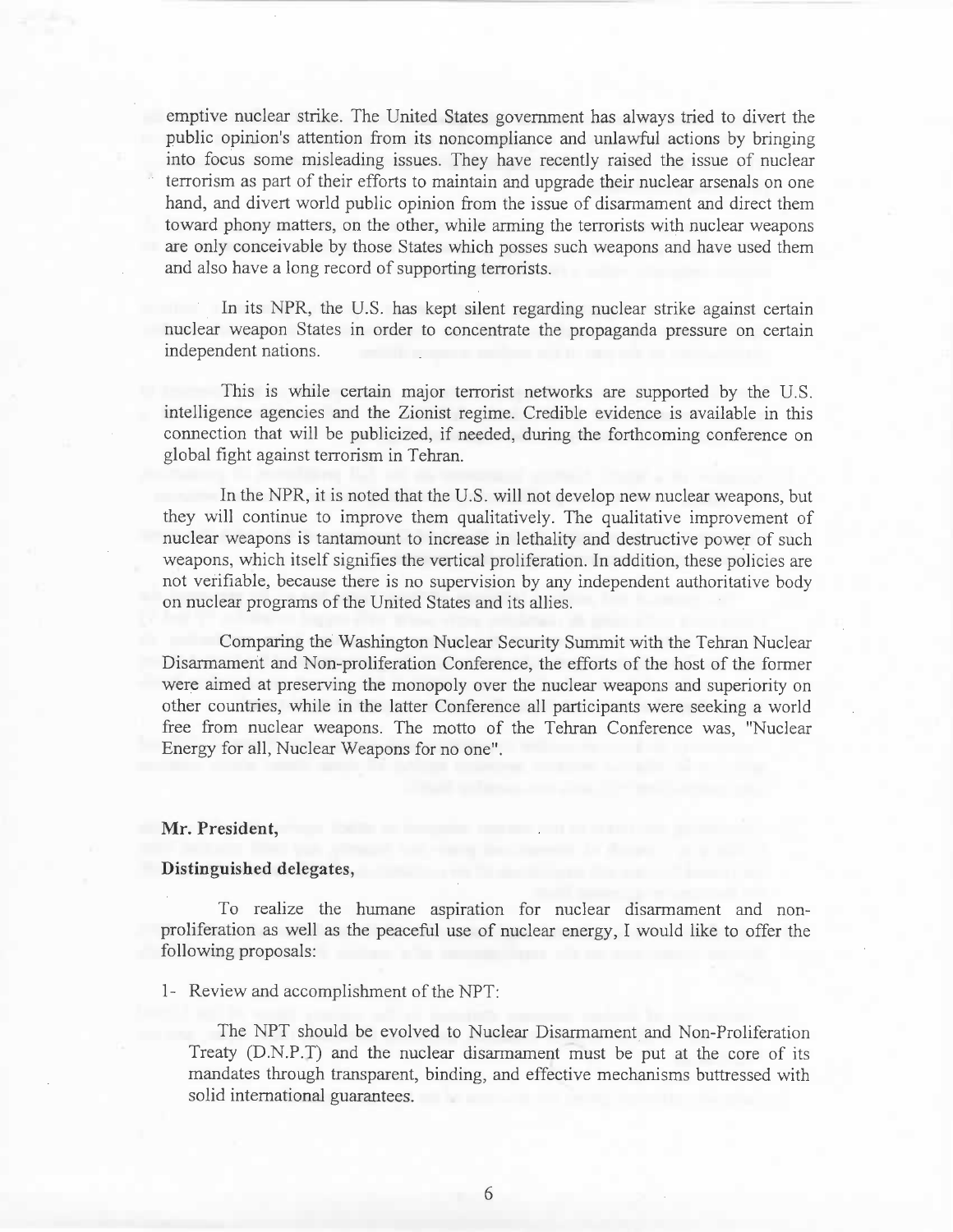2- Establishment of an independent international group with full authority from the Conference to prepare a set of guidelines to operationalize the provisions of article VI of the NPT, including planning and fully supervising nuclear disarmament and preventing proliferation.

The group should conduct its work with effective participation of all independent countries, by setting a deadline for complete elimination of all nuclear weapons, within a specified timetable.

- 3- Introduction of legally-binding comprehensive security guarantees without discrimination or precondition until the achievement of a complete nuclear disarmament on the part of the nuclear weapon States.
- 4- Immediate termination of all types of research, development or improvement of nuclear weapons and their related facilities, as well as introduction of a verification mechanism by the above-mentioned group.
- 5- Adoption of a legally binding instrument on the full prohibition of production, stockpiling, improvement, proliferation, maintaining and use of nuclear weapons.
- 6- Suspension of membership in the Board of Governors of the IAEA for those States which use or threat to use nuclear weapons.

The presence and political influence of these States has so far prevented the IAEA from performing its mandates, particularly with regard to articles IV and VI of the Treaty, and has caused the Agency to deviate from conducting its authorized missions. In particular, how could the government of the United States be a member of the Board of Governors while it has not only used nuclear bomb against Japan but also used depleted uranium weaponries in Iraq war?

- 7- Cessation of all kinds of nuclear cooperation with non-member States of NPT and adoption of effective punitive measures against all those States which continue their cooperation with such non-member States.
- 8- Considering any threat to use nuclear weapons or attack against peaceful nuclear facilities as a breach of international peace and security, and swift reaction from the United Nations and termination of all cooperation of NPT member States with the threatening/aggressor State.
- 9- Immediate and unconditional implementation of the resolution adopted by 1995 Review Conference on the establishment of a nuclear free zone in the Middle East.
- 10-Dismantling of nuclear weapons stationed in the military bases of the United States and its allies in other countries, including Germany, Italy, Japan, and the Netherlands.

11- Collective effort to reform the structure of the Security Council.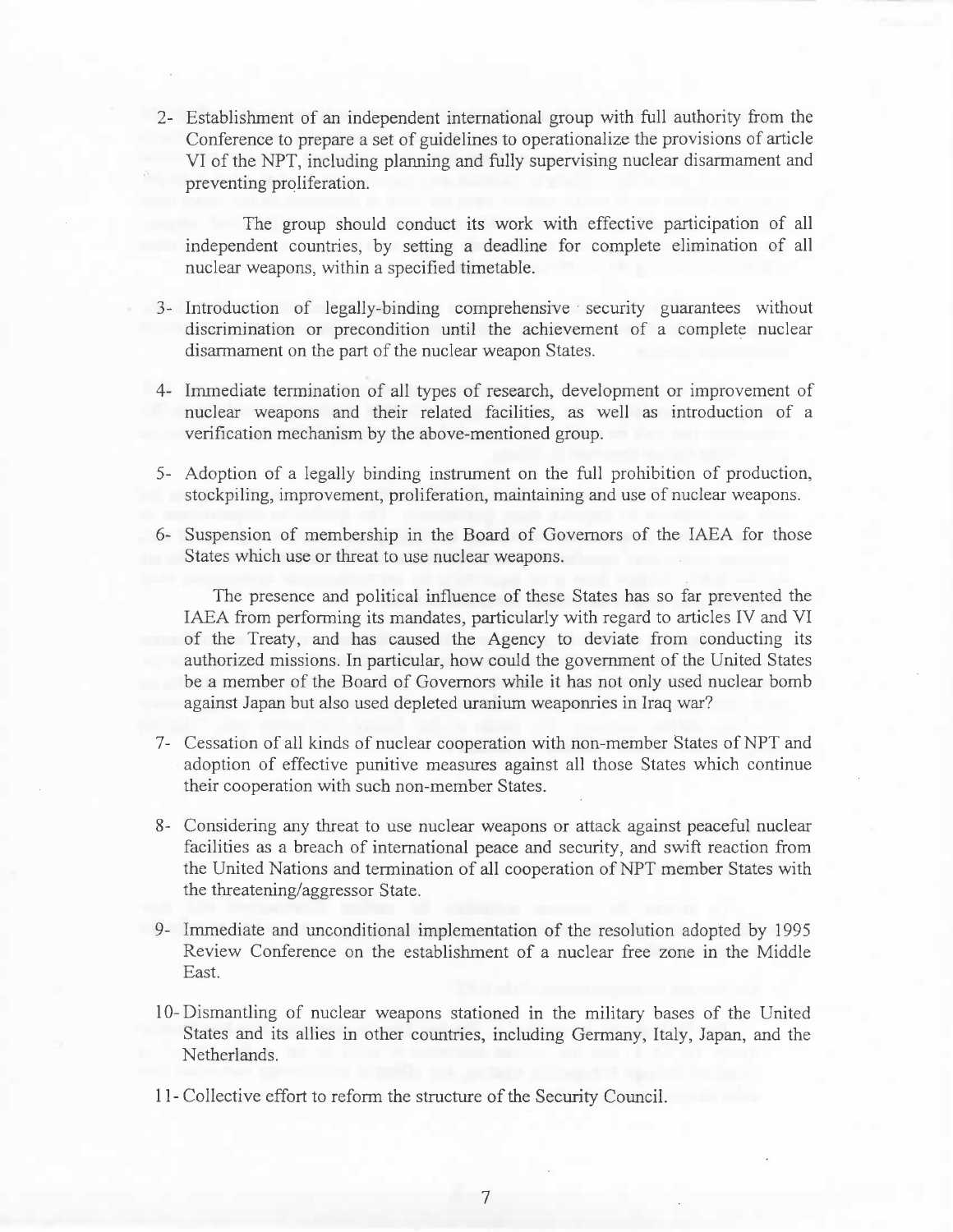The current structure of the Security Council is extremely unfair and inefficient and mainly serves the interests of the nuclear weapon States. Reforming the structure of the Council along with reviewing and accomplishing the NPT are interrelated and essential for realization of the IAEA's objectives.

## **Distinguished Delegates,**

• Representing a great, civilized and rich-in-culture nation of Iran, who has always been the herald of worshiping God, justice and peace in the world, I announce the readiness of the Islamic republic of Iran to partake in the materialization of those proposals and just plans on disarmament and non-proliferation, as well as peaceful use of clean nuclear energy.

I pronounce that a nation which has bread great pesonalities such as Ferdousi, Hafez, Sanaee, Vahsh Bafghee, Avicenna, Aboureihan, Shahriar, and other independent and freedom-seeker, intellectual and wise personalities like Imam Khomeini, and bestowed them to the humanity; a nation which has always called for love, compassionate, and peace for mankind; a nation the poem of whose great poet Saadi is glaring in the United Nations which: "Of one Essence is the human race, Thusly has Creation put the Base"; a nation which abolished slavery 2500 years ago, I mean the great nation of Iran, is not in need of nuclear bombs for its development and dose not regard it a source of honor and dignity.

The logic and will of the Iranian nation is a reflection of the logic and will of all nations.

All nations love peace, brotherhood, and monotheism and suffer from discrimination and injustice. Many of my colleagues, the heads of States, and many of sympathetic and justice-seeker dignitaries and commentators, in their talks with me, have shared this view that there is a dire need for global disarmament and expansion of peaceful use of clean nuclear energy and breaking the monopoly imposed in these fields, as contained in the foregoing proposals. This is the heartfelt demand of all independent nations and States that: "Nuclear energy for every one, Nuclear weapon for no one." Accordingly, my presence and the essence of my statement here in this very Conference is only a representation of their presence and demands.

## **Distinguished Colleagues,**

Now, may I say a few words to those who still maintain that production and stockpiling of nuclear weapons are sources of their power and dignity.

They must realize that the era of reliance on nuclear bomb has already passed. Production, stockpiling and the threat to use weapon, in particular nuclear weapon, is for people characterized by lack of consistent logic and wise behavior. Using threat